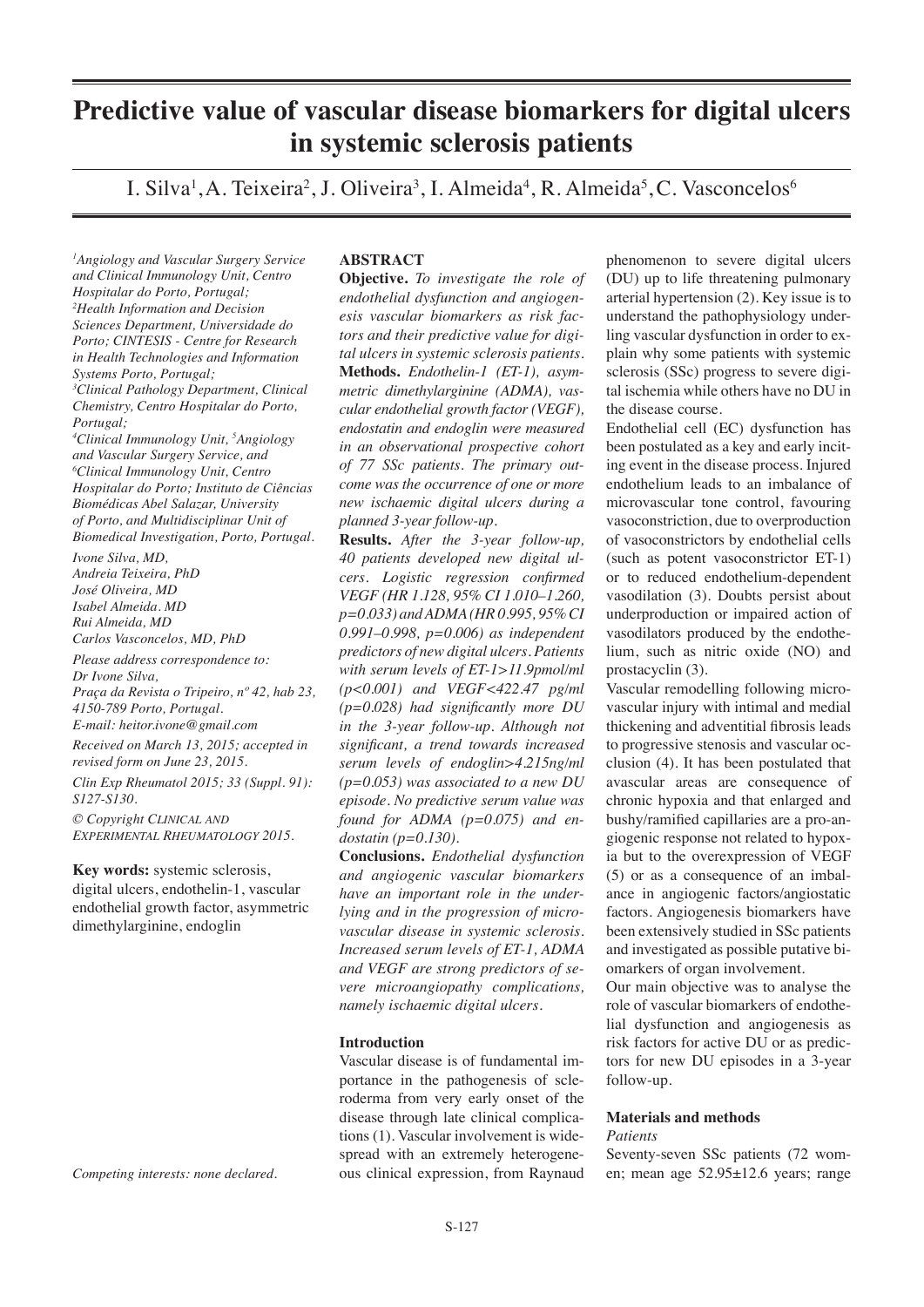#### **Vascular biomarkers and digital ulcers in SSc / I. Silva et al.**

14-79) attending Multidisciplinary Raynaud Clinics of the Clinical Immunology Unit at Centro Hospitalar do Porto in Portugal were followed in a prospective, longitudinal observational study between October 2011 and December 2014. All patients fullfield 2013 classification criteria for SSc of ACR/ EULAR (6). Thirteen patients (16.9%) had diffuse SSc (dcSSc) and 64 (83.1%) had limited SSc (lcSSc) According to Leroy classification (7). Thirty-four healthy, sex/age matched, non-obese, without self-reported cardiovascular risk factors controls were invited to participate. No control subject was on any vasoactive medication.

Patients were divided into two groups: SSc-DU group - 38 patients with an active ulcer at baseline, with or without a past history of DU (34 women; mean age  $52.7\pm14.8$  years; range  $14-75$ ) and SSc-non-DU group - 39 patients with no DU in the course of disease until inclusion (38 women; mean age  $53.2 \pm 10.3$ years; range 30–79).

The local institutional health ethics committee approved this study and consent forms were signed by all participants, in accordance with the ethical standards of Helsinki Declaration.

**Table II.** Logistic regression of vascular biomarkers as baseline.

**Table I.** Comparison of vascular biomarkers between groups at baseline.

| Variables          | $DU(n=38)$          | Non-DU $(n=39)$     | Control $(n=40)$    | $p$ -value               |  |
|--------------------|---------------------|---------------------|---------------------|--------------------------|--|
| Endoglin ng/ml     | 3.01                | 1.88                | 0.28                | $< 0.001$ <sup>*,a</sup> |  |
| Median $(Q_1-Q_3)$ | $(1.46 - 7.02)$     | $(0.84 - 3.28)$     | $(0.15 - 0.71)$     |                          |  |
| Endostatin ng/ml   | 0.695               | 0.429               | 0.565               | $0.164^a$                |  |
| Median $(Q_1-Q_3)$ | $(0.26 - 1.73)$     | $(0.16 - 0.77)$     | $(0.35 - 0.77)$     |                          |  |
| VEGF pg/ml         | 245.06              | 422.47              | 178.03              | $< 0.001$ <sup>*,a</sup> |  |
| Median $(Q_1-Q_3)$ | $(158.68 - 347.33)$ | $(269.26 - 847.97)$ | $(101.27 - 222.10)$ |                          |  |
| ET-1 pmol/ml       | 16.13               | 8.8                 | 2.48                | $< 0.001$ <sup>*,a</sup> |  |
| Median $(Q_1-Q_3)$ | $(10.97 - 21.17)$   | $(5.89 - 12.68)$    | $(0.00 - 5.60)$     |                          |  |
| ADMA umol/L        | 0.515               | 0.45                | 0.38                | $< 0.001$ <sup>*,a</sup> |  |
| Median $(Q_1-Q_3)$ | $(0.45-0.63)$       | $(0.41 - 0.51)$     | $(0.32 - 0.43)$     |                          |  |

DU: digital ulcer; VEGF: vascular endothelial growth factor. <sup>a</sup> Kruskal Wallis; \*Statistical significance for a level of 5%

#### *Biomarkers*

Fasting venous blood samples were collected into serum and sodium heparin tubes (Vacuette, Greiner-Bio-One, Austria). Serum was allowed to clot at room temperature and then separated from cells within 60 minutes and stored at -70 ºC until analysis.

ET-1 assessment (pmol/ml): Plasma was centrifuged immediately in a refrigerated centrifuge and stored at -70ºC until analysis for endothelin. Plasma endothelin was measured using a RIA assay, (Euro-Diagnostics AG, Sweden). ADMA assessment (umol/L): Serum was allowed to clot at room temperature and then separated from cells within 60 minutes and stored at -70ºC before analysis for ADMA. Serum ADMA was measured using enzyme-linked immunosorbent assay, (Immunodiagnostik AG, Germany). VEGF assessment (pg/ ml): Serum VEGF was measured using enzyme-linked immunosorbent assay, (IBL International GMBH, Germany). Endoglin and Endostatin assessment (ng/ml): Serum endoglin and endostatin were measured using enzyme-linked immunosorbent assay, (Uscn, Life Science Inc., Wuhan).

|                  | Simple   |           |                | Adjusted               |          |           |                |            |
|------------------|----------|-----------|----------------|------------------------|----------|-----------|----------------|------------|
|                  | B        | <b>HR</b> | <b>CI</b>      | $p$ -value             | B        | <b>HR</b> | <b>CI</b>      | $p$ -value |
| VEGF pg/ml       | $-0.004$ | 0.996     | 0.994-0.999    | $0.007*$               | $-0.006$ | 0.994     | 0.989-0.998    | $0.009*$   |
| ET1 pmol/ml      | 0.194    | 1.214     | 1.096-1.344    | $< 0.001$ <sup>*</sup> | 0.153    | 1.165     | 1.041-1.304    | $0.008*$   |
| ADMA umol/L      | 9.533    | 1.381E4   | 41.229-4.625E6 | 0.001                  | 10.378   | 3.216E4   | 10.109-1.023E8 | $0.012*$   |
| Endoglin ng/ml   | 0.197    | 1.218     | 1.021-1.452    | $0.028*$               | 0.098    | 1.103     | 0.959-1.270    | 0.170      |
| Endostatin ng/ml | 0.089    | 1.093     | 0.909-1.315    | 0.342                  | 0.205    | 1.228     | 0.9251.631     | 0.156      |

ET-1: endothelin-1; ADMA: asymmetric dimethylarginine; HR: hazard ratio; CI: confidence interval. \*statistical significance for a level of 5%.

**Table III.** Logistic regression of vascular biomarkers as predictive mediators for new digital ulcers episode in the 3-year follow-up.

|                  | Simple |           |              | Adjusted   |       |           |                 |            |
|------------------|--------|-----------|--------------|------------|-------|-----------|-----------------|------------|
|                  | B      | <b>HR</b> | <b>CI</b>    | $p$ -value | B     | <b>HR</b> | <b>CI</b>       | $p$ -value |
| VEGF pg/ml       | 0.169  | 1.184     | 1.067-1.313  | $0.001*$   | 0.120 | 1.128     | 1.010-1.260     | $0.033*$   |
| ET1 pmol/ml      | 5.155  | 173.334   | 0.91-3.301E4 | 0.054      | 4.558 | 95.436    | 0.079-1.154E5   | 0.079      |
| <b>ADMA</b>      |        |           |              |            |       |           |                 |            |
| umol/L           | 0.004  | 0.996     | 0.993-0.999  | $0.002*$   | 0.005 | 0.995     | $0.991 - 0.998$ | $0.006*$   |
| Endoglin ng/ml   | 0.152  | 1.164     | 0.98-1.381   | 0.083      | 0.061 | 1.063     | 0.929-1.216     | 0.929      |
| Endostatin ng/ml | 0.155  | .168      | 0.913-1.493  | 0.216      | 0.293 | 1.341     | 0.972-1.851     | 0.972      |

ET-1: endothelin-1; ADMA: asymmetric dimethylarginine; HR: hazard ratio; CI: confidence interval. \*statistical significance for a level of 5%.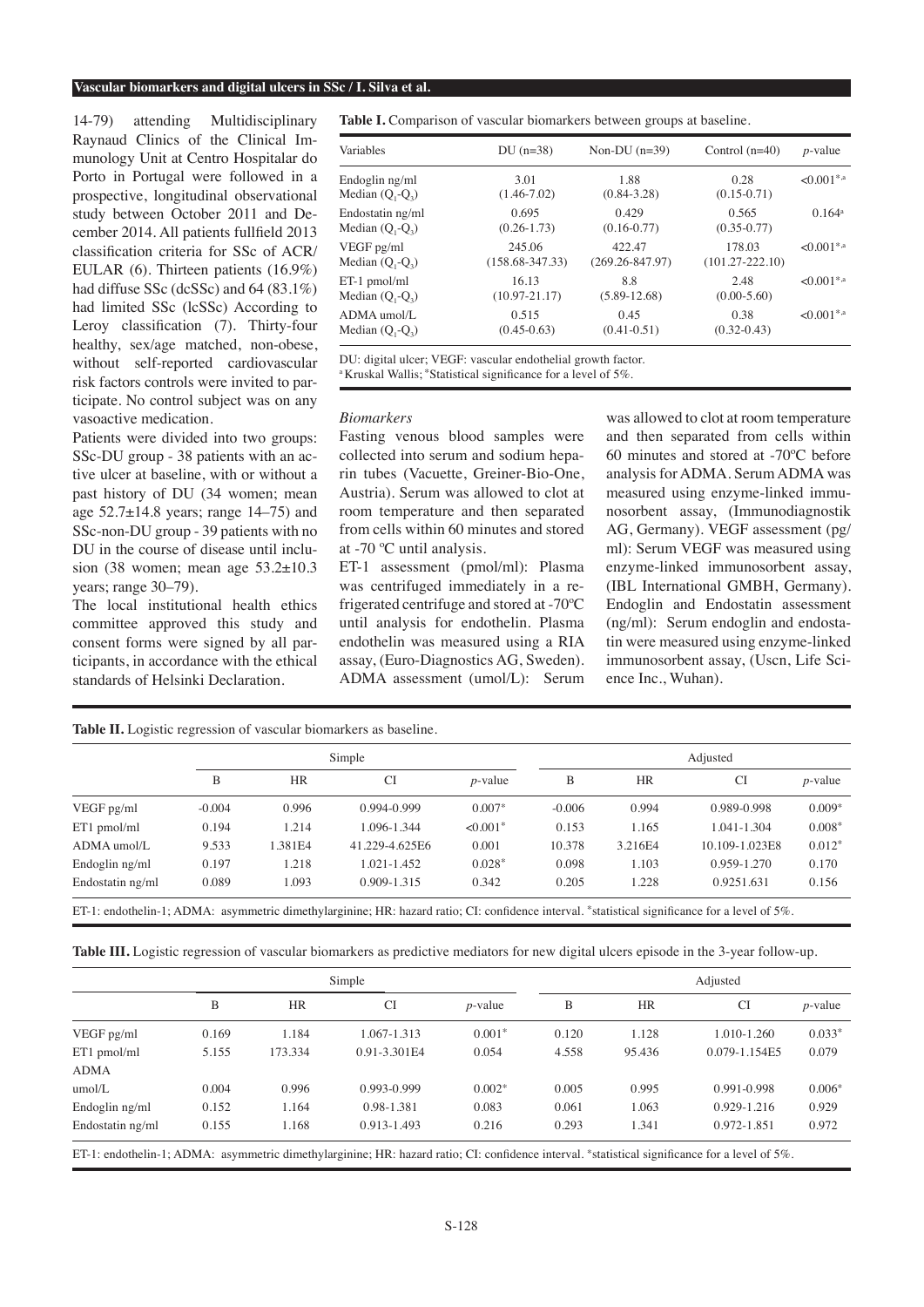

Fig. 1 (A-E). Kaplan-Meier analyses of freedom from new digital ulcers in 36 months follow-up of 77 systemic sclerosis patients. Curves are shown for: **a**: Low ET-1 serum levels (≤11.9 pmol/ml) or high levels (>11.9 pmol/ml); **b**. ADMA low serum levels (≤0.49 umol/l) or high levels (>0.49 umol/l); **c**: low Endoglin serum levels (≤4.215 ng/ml) or high levels (>4.215 ng/ml); **D**: low Endostatin serum levels (≤1.246 ng/ml) or high levels (>1.246 ng/ml); **E:** low VEGF serum levels ( $\leq$  422.47 pg/ml) or high levels ( $>$ 422.47 pg/ml). ET-1; endothelin-1; ADMA: asymmetric dimethylarginine; VEGF: vascular endothelial growth factor. Statistical significance for a level of p<0.05.

#### *Statistical analysis*

For comparison of normally distributed variables, we used unpaired or paired two-sided student's *t*-test or analysis of variance (Anova). In these cases, data were described by mean ± standard deviation (SD). Normal distribution was tested by Q-Q plots. In non-normally distributed variables, we used non-parametric tests: Mann-Whitney and Kruskal Wallis tests and data were described by median followed by the interquartile interval  $(Q_1-Q_3)$ , where  $Q_1$  and  $Q_3$  represent the first and the third quartiles, respectively. For comparison of categorical variables, we used Chi-square or Fisher's exact probability test. Predictors of digital ulcers were evaluated by univariate and multivariate logistic regression. We applied survival analysis to determine the probability of freedom from new DU and evaluated the effects of the biomarkers in that probability using the Kaplan-Meier method and the Cox regression. Values of  $p \le 0.05$  were

considered as significant. Data were analysed using the SPSS software (v. 22.0, SPSS, Chicago, IL).

#### **Results**

# *Baseline digital ulcers*

The demographic and clinical baseline characteristics of the 77 SSc patients are described in supplementary data. (Available online - supplementary data: Table I). All biomarkers had significant differences between groups and controls (Table I).

By univariate logistic regression analysis there were significant differences between DU and non-DU groups regarding disease subset dcSSc (*p*<0.001), increased serum levels of ET-1 (HR 1.214, 95% CI 1.096–1.344, *p<*0.001), ADMA (HR 1.381E4, 95% CI 41.229–4.625E4, *p*=0.001) and endoglin (HR 1.218, 95% CI 1.021–1.452, *p*=0.028) as well as reduced levels of VEGF (HR 0.996, 95% CI 0.994–0.999, *p*=0.007). Multivariate logistic regression analyses confirmed

ET-1 (HR 1.165, 95% CI 1.041–1.304, *p*=0.008), ADMA (HR 3.216E4, 95% CI 10.109–1.023E8, *p*=0.012), and VEGF (HR 0.994, 95% CI 0.989–0.998, *p*=0.009) as independent risk factors for active ulcers (Table II).

# *Main outcome: new digital ulcer episode in 3-year follow-up*

In the 3-year follow-up,  $40(51.95%)$ patients presented new ischaemic digital ulcers. By univariate analysis, history of at least one DU before enrolment (*p*<0.001), dcSSc (*p*=0.048), increased ADMA (HR 0.996, 95% CI 0.993- 0.999, *p*=0.002) and low serum VEGF levels (HR 1.184, 95% CI 1.067–1.313, *p<*0.001) were identified as risk factors for the occurrence of at least one new DU. Although not significant increased serum ET-1 levels (HR 173.334, 95% CI 0.91–3.301E4, *p*=0.054) were also associated to new DU episodes. Multivariate logistic regression confirmed VEGF (HR 1.128, 95% CI 1.010–1.260,